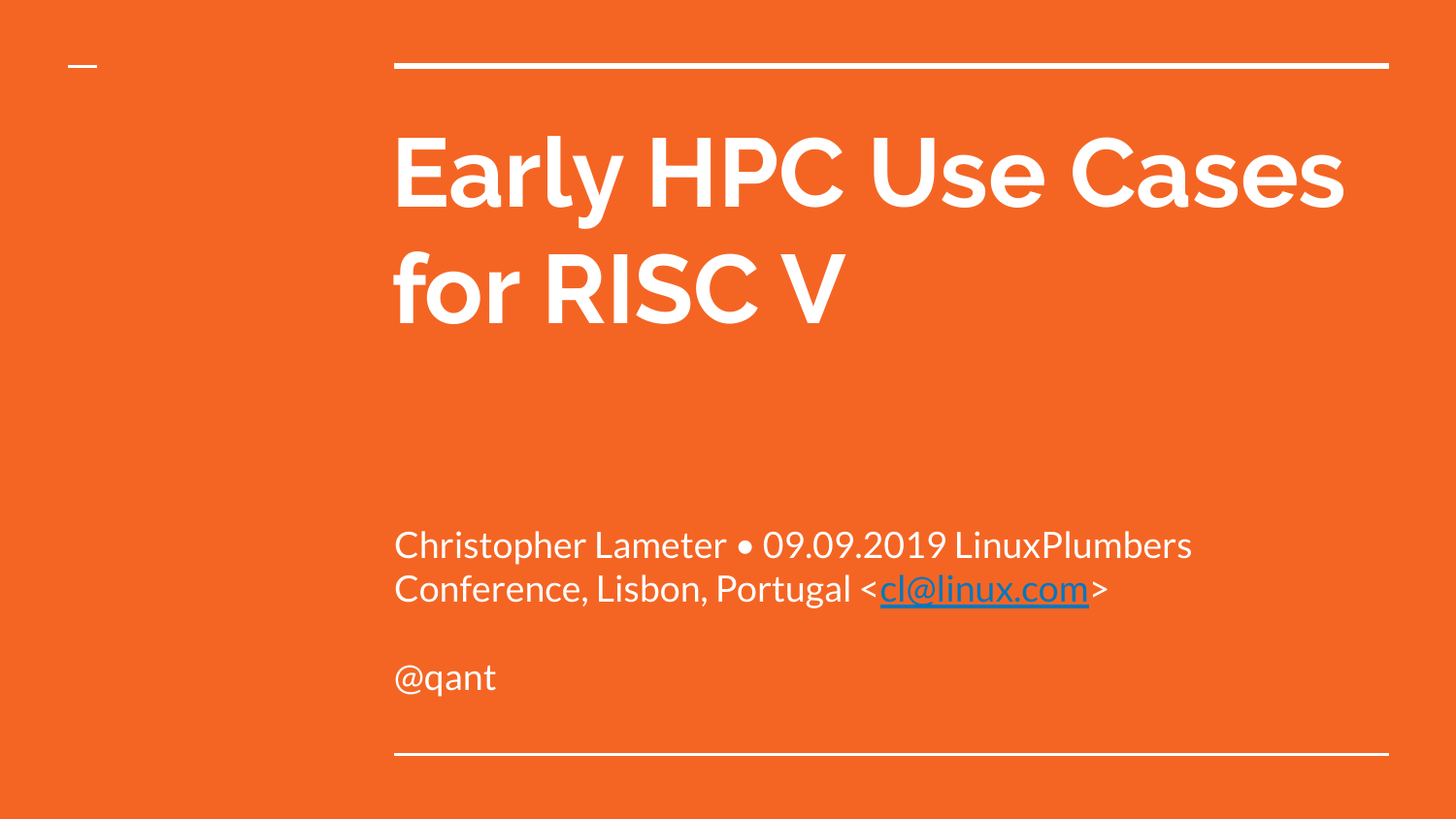## **Overview**

#### **HPC accelerators based on RISC V**

- Vector/Matrix processors
- Custom Floating point calculations
- Network processor elements

**RISC V as a scalable multi core processor**

- Probably further away in the future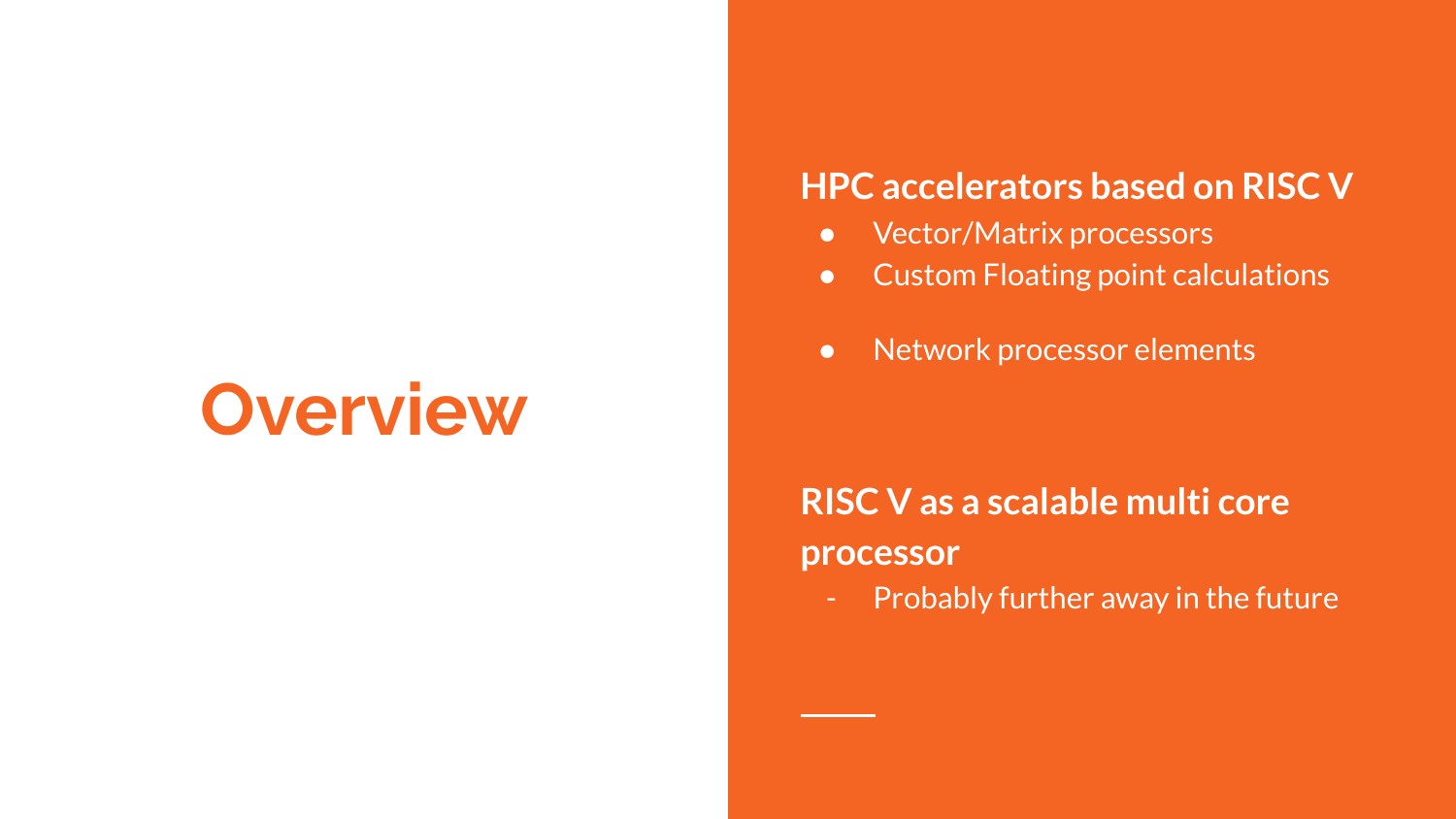### **Classic HPC - State of RISC V Infrastructure**

### **HPC**

- Large Scale and an established legacy
- **Full Scalable Operating** System
- Established support for high speed networking, GPUs etc etc.

#### **RISC V**

- Customizable minimal, easily modifiable
- Infrastructure is maturing
- No support for general high speed I/O and specialized offloaders.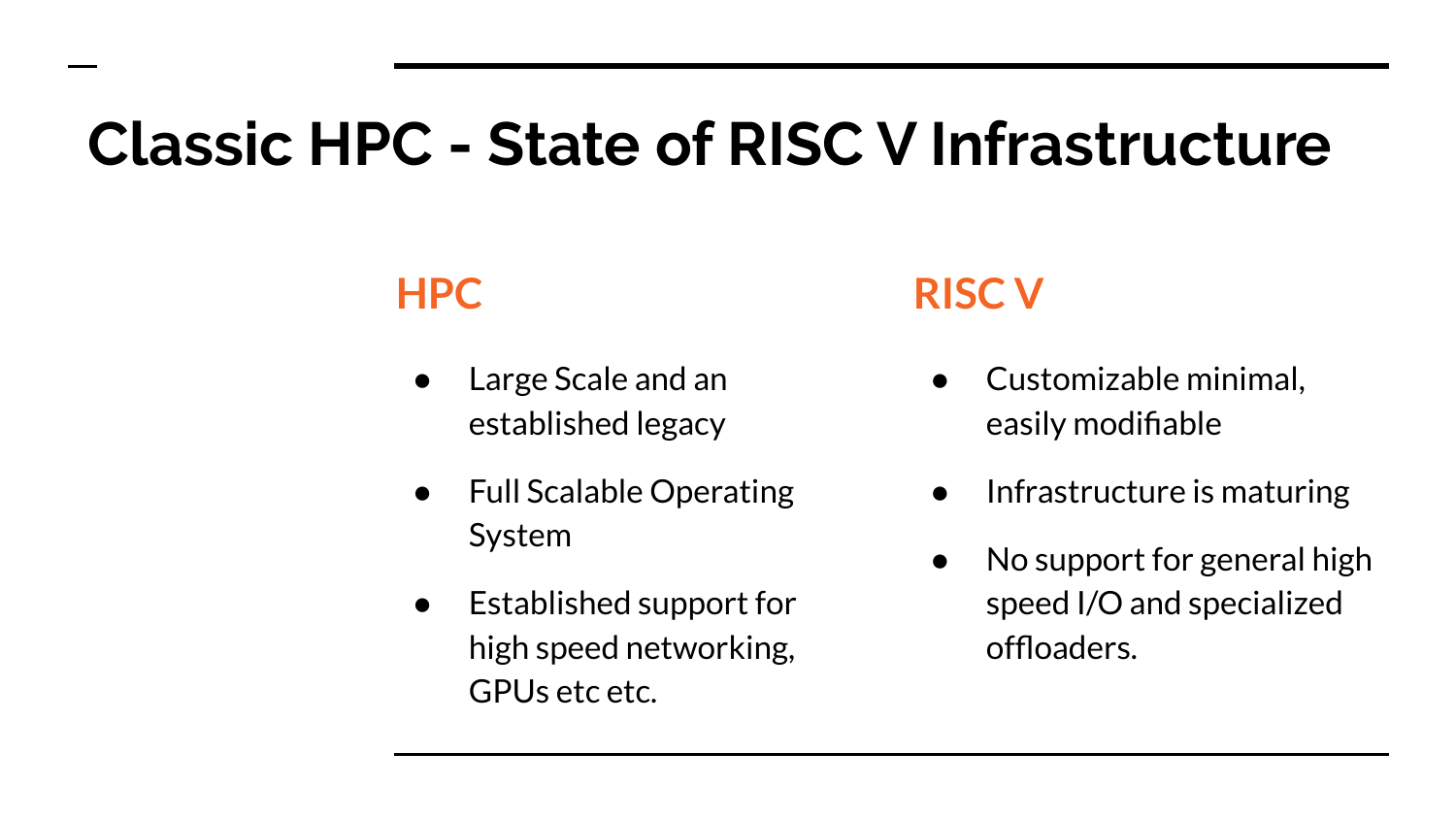### **RISC V HPC Potential form factors**

### **PCIe Card**

- Command and control like a regular network device under Linux
- PCIe limits for data throughput (PCIe3 problems)
- Local memory.

### **Network Element**

- Node on the ethernet fabric
- 1G command and control
- 10G Data
- Needs 100G/200G support to be competitive.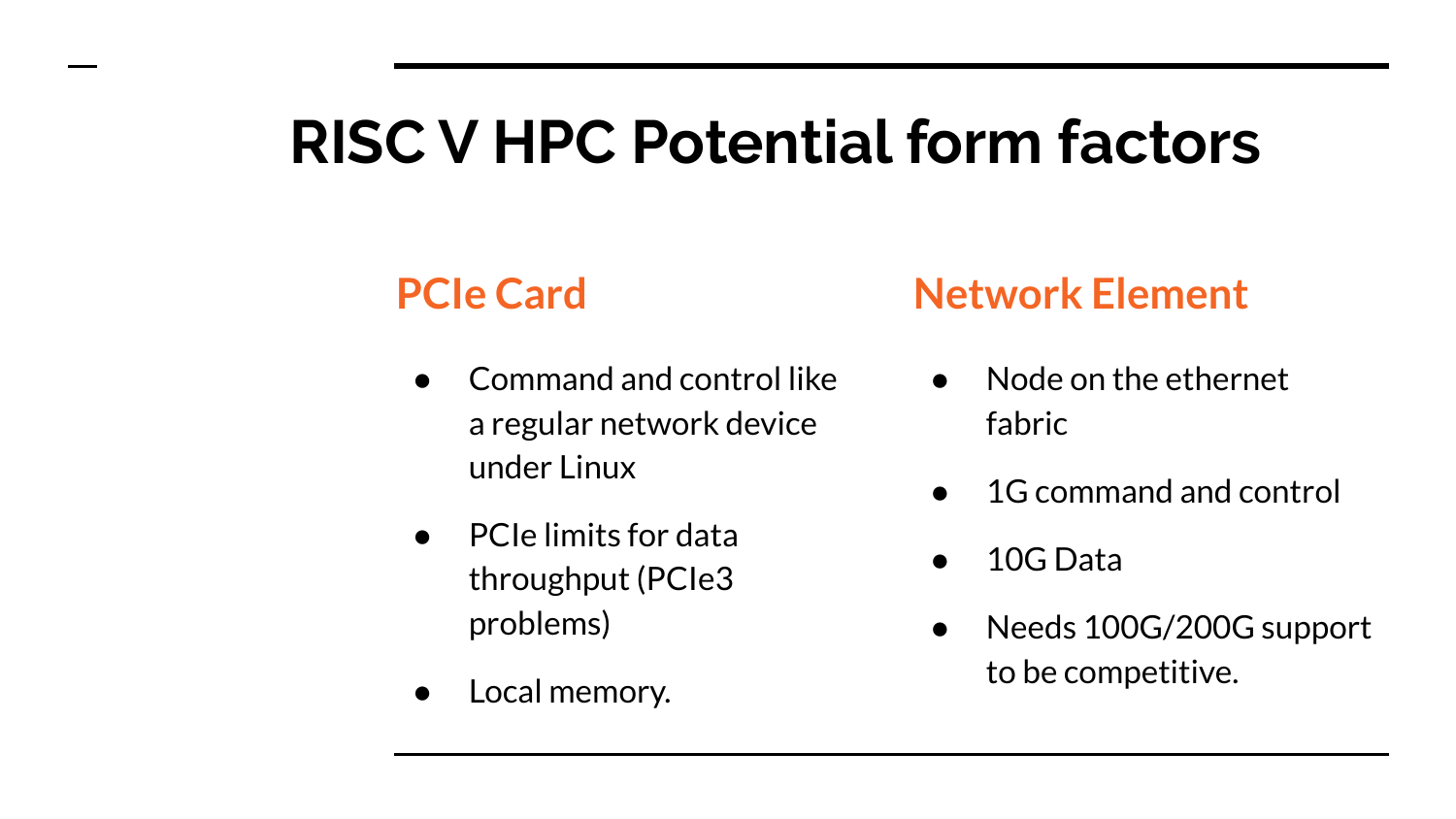### **Software Support**

#### **Operating System**

- Minimal operating system or network stack. Maybe no operating system.
- Removal of major components of the OS (such as MMU)
- Complex tasks are offloaded to other units in the HPC fabric.

### **Applications**

- Custom applications in support of custom hardware.
- Software is minimal and experimental and exploring new approaches
- Will mature as ecosystem and RISC V systems mature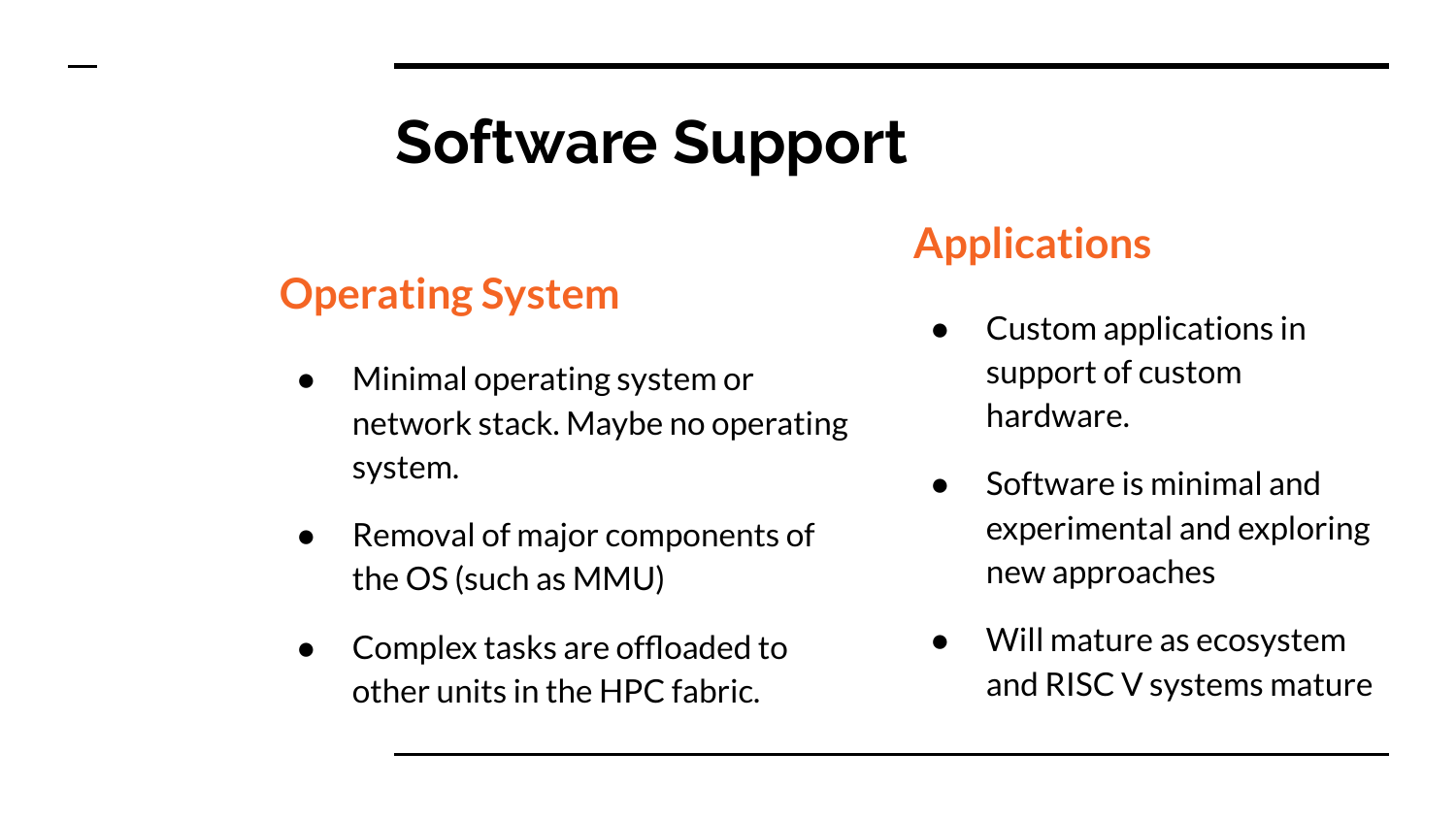### **RISC V use cases**

### **Standardized floating point acellerators**

Replace GPUs, Numeric Calculations, Vector calculation, Vector engines. A rich playground for new approaches.

### **Custom acellerators**

Special math operations customized for a workload (f.e. Biology, Genome, vector path analysis, deep learning)

#### **Network processors**

In line network compute elements. Wire speed modifications. On the wire calculations and operations.